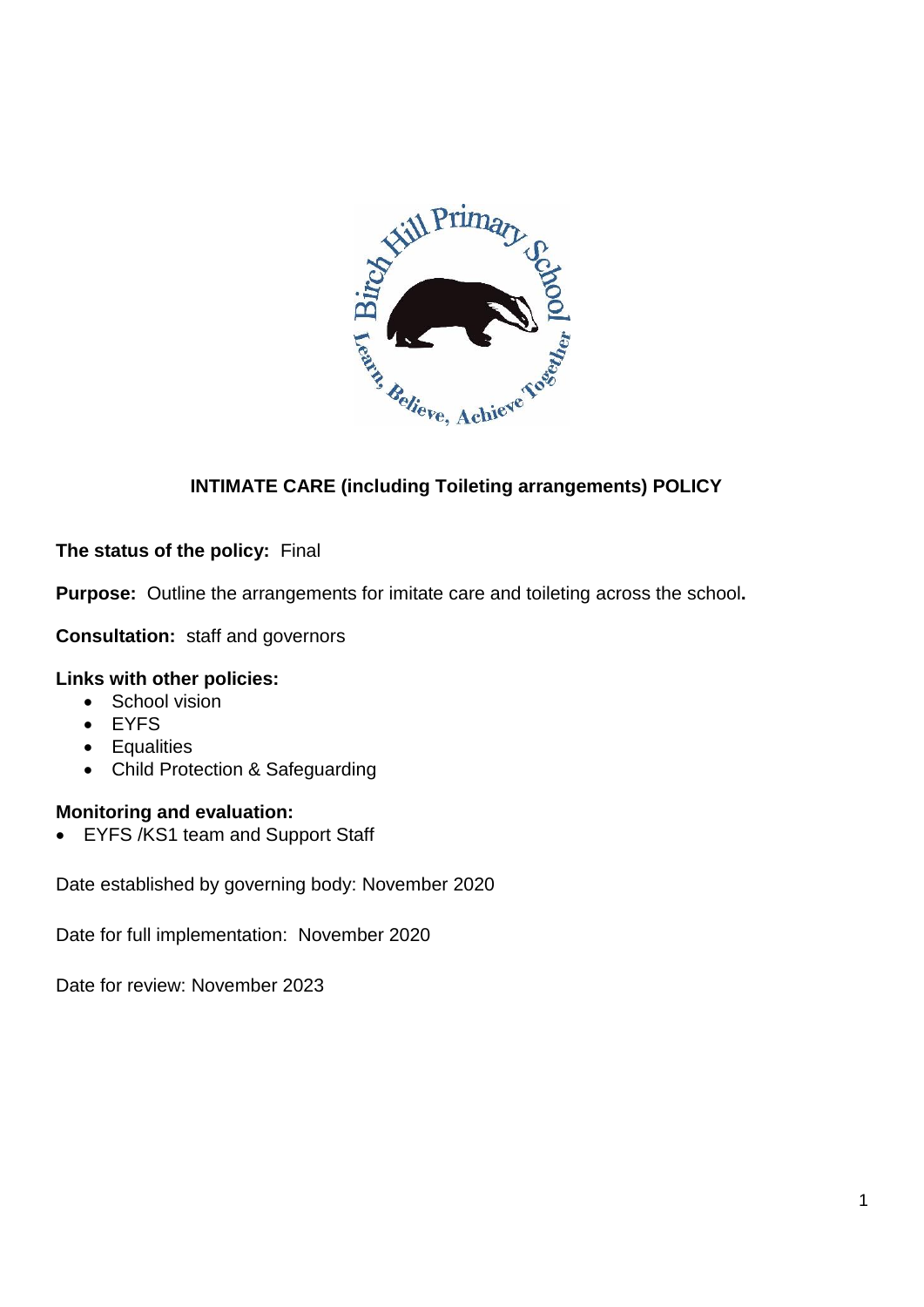Intimate care is any care which involves washing, touching or carrying out an invasive procedure (such as cleaning up a pupil after they have soiled themselves) to intimate personal areas. In most cases such care will involve cleaning for hygiene purposes as part of a staff member's duty of care.

The issue of intimate care is a sensitive one and will require staff to be respectful of the child's needs. The child's dignity should always be preserved with a high level of privacy, choice and control. There shall be a high awareness of child protection issues. Staff behaviour may be open to scrutiny and staff must work in partnership with parents/carers to provide continuity of care to children/young people wherever possible. Whiteknights Primary School is committed to ensuring that all staff responsible for the intimate care of children will undertake their duties in a professional manner at all times. We recognise that there is a need to treat all children with respect when intimate care is given. No child should be attended to in a way that causes distress or pain.

In the case of a specific procedure only a person suitably trained and assessed as competent should undertake the procedure (e.g. the administration of rectal diazepam). The training to be provided will be determined by the SENCO. This type of procedure should also be accompanied by a medical plan.

## **Rationale**

- Our intention is to develop children's independence, however there will be occasions when additional help is required.
- The principles and procedures apply to everyone involved in the intimate care and toileting of children.
- Our Intimate Care & Toileting Policy has been developed to safeguard children and staff.
- Children are generally more vulnerable than adults and staff involved with any aspect of pastoral care and therefore staff need to be sensitive to their individual needs.

Children across the school have access to the toilet whenever they need to and are encouraged to be as independent as is age and developmentally appropriate. Children in Early Years are reminded at regular times to go to the toilet and are also encouraged to wash their hands after the toilet. As children progress through the school, they are encouraged to use the toilet during break times.

Intimate care tasks are associated with bodily functions, body products and personal hygiene that demands direct or indirect contact with, or exposure of the genitals and on a regular basis or during a one-off incident. Such activities include:

- dressing or undressing
- feeding
- oral care
- washing
- changing clothes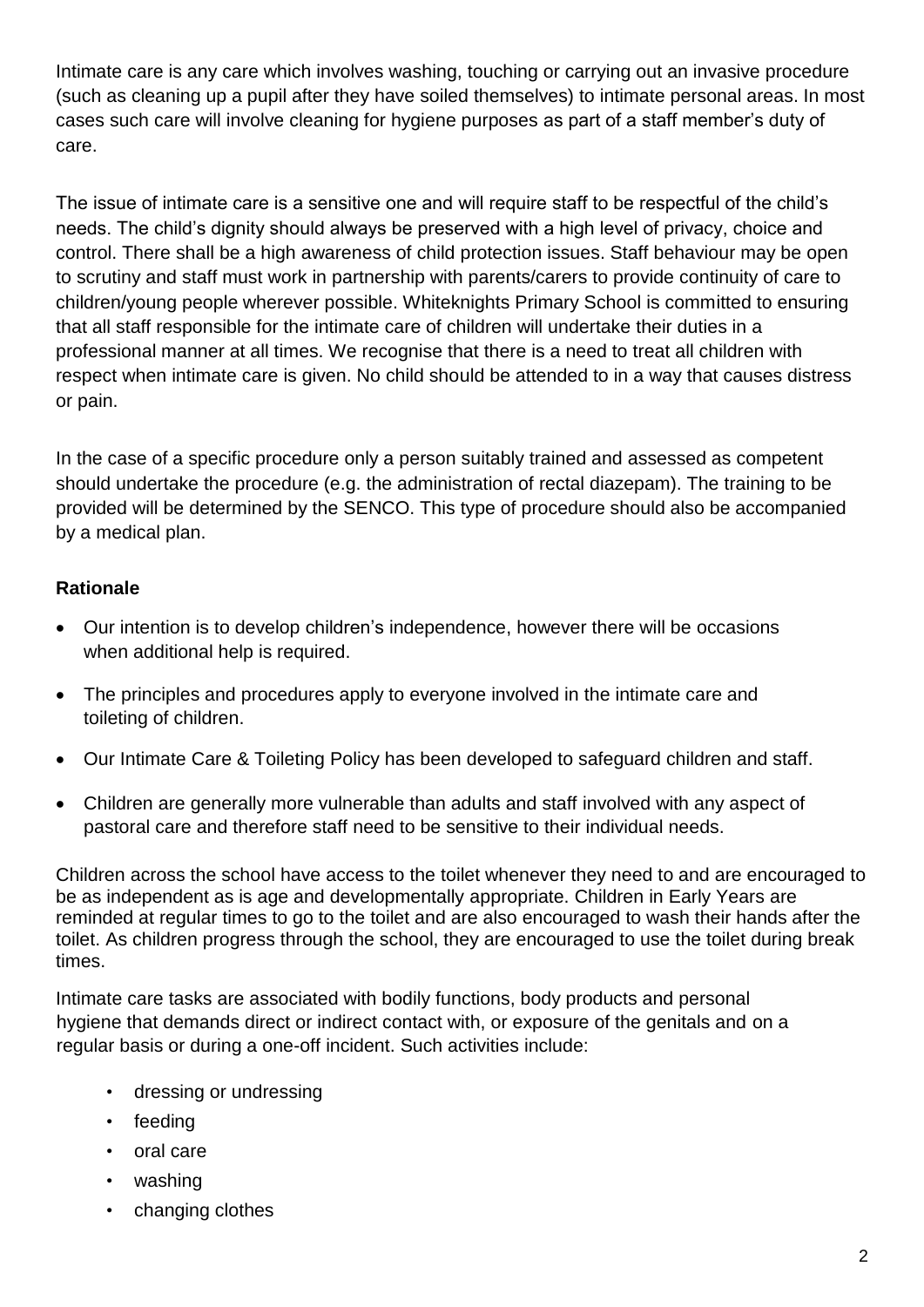- toileting changing incontinence pads and nappies, helping someone use the toilet
- washing intimate parts of the body
- first aid and medical assistance
- cleaning a pupil who has soiled him/herself or vomited
- Changes required as a result of water play, messy play, sickness and weather.

Disabled pupils may be unable to meet their own care needs for a variety of reasons and will require regular support.

Parents have a responsibility to advise the school of any known intimate care needs relating to their child.

## **Principles of Intimate Care**

The following are the fundamental principles of intimate care upon which our policy guidelines are based:

- every child has the right to be safe
- every child has the right to personal privacy
- every child has the right to be valued as an individual
- every child has the right to be treated with dignity and respect
- all children have the right to be involved and consulted in their own intimate care to the best of their abilities
- all children have the right to express their views on their own intimate care and to have such views taken into account
- every child has the right to have levels of intimate care that are appropriate and consistent

## **School Responsibilities**

Only those members of staff who are familiar with the intimate care policy and other pastoral care policies of the school are involved in the intimate care of children.

Where anticipated, intimate care arrangements are agreed between the school and parents and, if appropriate, by the child.

Children with special needs have the same rights to safety and privacy when receiving intimate care. Additional vulnerabilities that may arise from a physical disability or learning difficulty must be considered with regard to individual teaching and support plans for each child. As with all arrangements for intimate care needs, agreements between the child, those with parental responsibility and the school should be easily understood and recorded.

Where specialist equipment and facilities above that currently available in the school are required, every effort will be made to provide appropriate facilities in a timely fashion, following assessment by a Physiotherapist and/or Occupational Therapist.

Where an adult may need support to lift a child (manual handling) a risk assessment will be carried out and support, or training, provided.

Written consent forms are signed by the parent when they enter the school and stored in the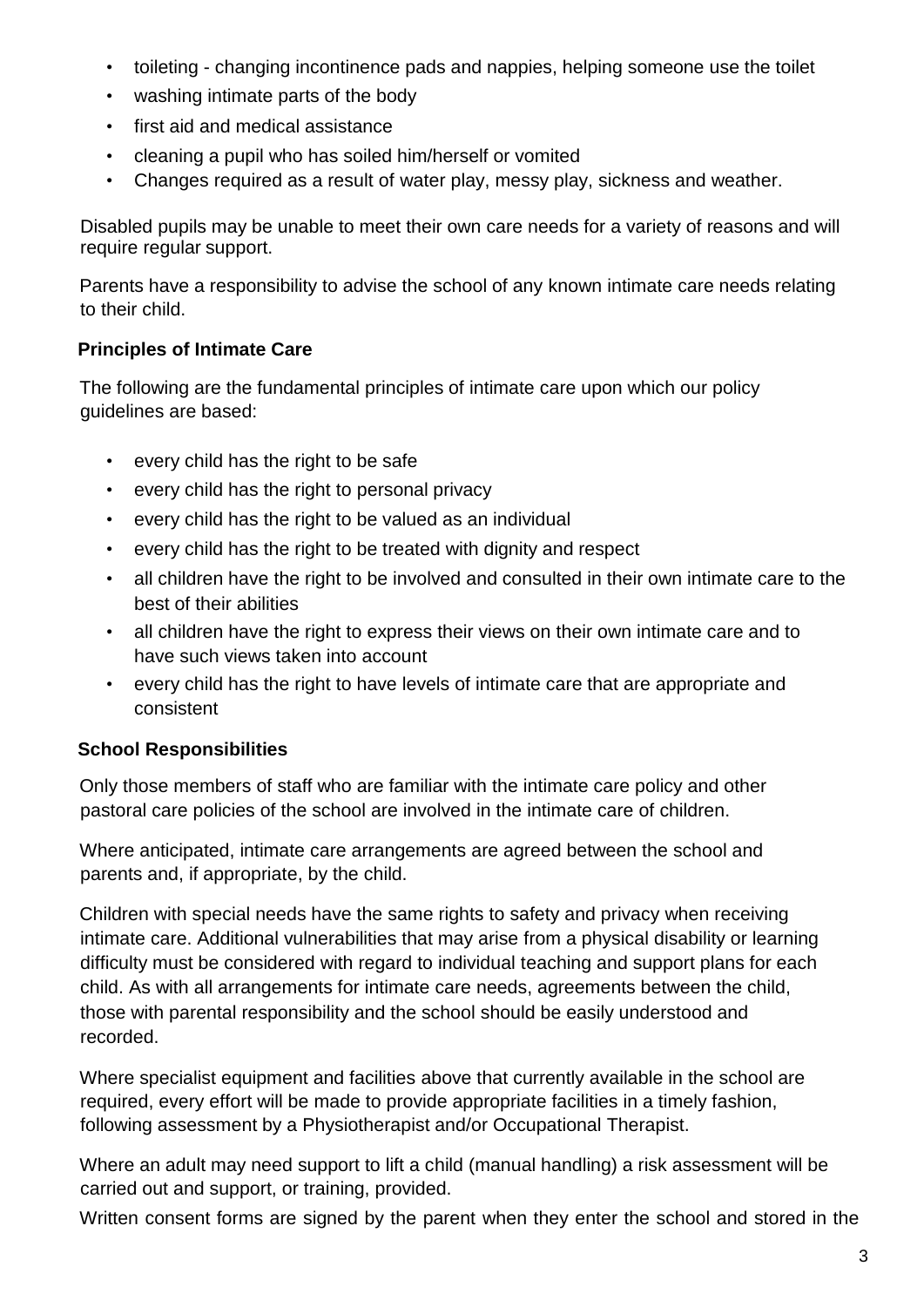office. Only in an emergency would staff undertake any aspect of intimate care that has not been agreed by parents and school. Parents would then be contacted immediately.

Any child with specific Intimate care arrangements should be reviewed at least six monthly. The views of all relevant parties should be sought and considered to inform future arrangements.

#### **Safeguarding & Child Protection**

All staff working with children are subject to the appropriate Disclosure and Barring Checks (DBS). This includes student teachers on work placement and volunteers.

Child Protection and Multi-Agency Child Protection procedures will be adhered to at all times.

All members of staff carrying out intimate care procedures are DBS checked. It is not appropriate for volunteers to carry out intimate care procedures.

If a child makes an allegation about a member of staff this will be investigated in accordance with agreed procedures.

If a staff member has concerns about a colleague's intimate care practice he or she must report this to a Designated Leader for Safeguarding and Child Protection (DSL).

| <b>Named DSLs are:</b> | <b>Name</b>              | <b>Role</b>        |
|------------------------|--------------------------|--------------------|
|                        | <b>Michael Dillon</b>    | Headteacher        |
|                        | Len Hughes-White         | Deputy Headteacher |
|                        | <b>Karen Cameron</b>     | Deputy Headteacher |
|                        | <b>Rebecca Churchill</b> | <b>SENCO</b>       |
|                        | Della Payne              | <b>FSA</b>         |

## **Guidelines for Good Practice / Role of Staff**

All children have the right to be safe and to be treated with dignity and respect. These guidelines are designed to safeguard children and staff. They apply to every member of staff involved with the intimate care & toileting of children.

Young children and children with special educational needs can be especially vulnerable. Staff involved with their intimate care need to be particularly sensitive to their individual needs.

Staff also need to be aware that some adults may use intimate care, as an opportunity to abuse children. It is important to bear in mind that some forms of assistance can be open to misinterpretation. Adhering to the following guidelines of good practice should safeguard children and staff.

Involve the child in the intimate care.

#### **Toileting Arrangements**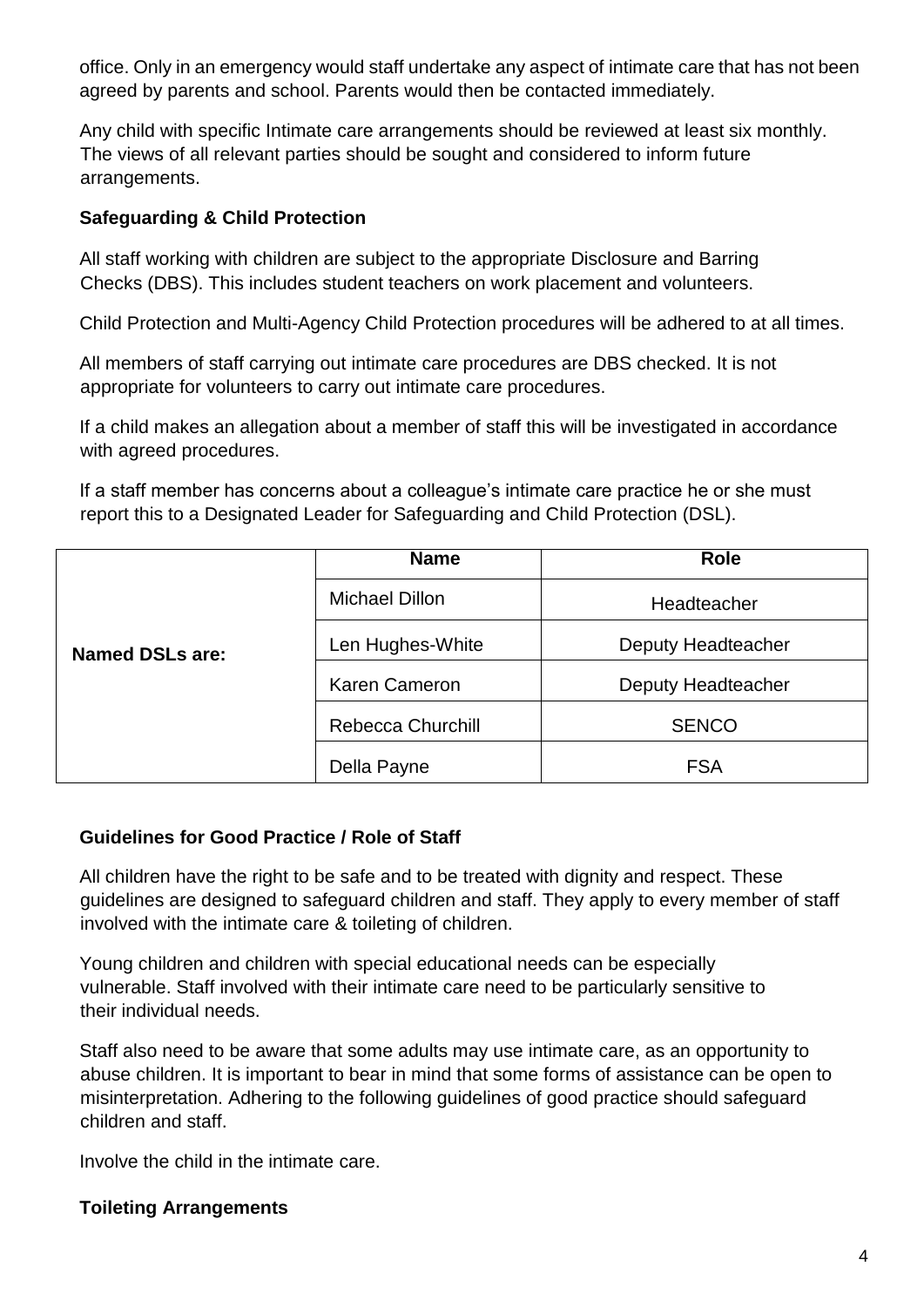EYFS/Staff have access to a bathroom area with a toilet and hand basin with access to warm water. There is also a stock of baby wipes, plastic bags and disposable protective gloves for staff to use. If a child soils him/herself during school time, staff (teachers and support staff) will help the child:

- Remove their soiled clothes
- **EXECLE** Clean skin (this usually includes bottom, genitalia, legs, feet)
- **EXECT:** Dress in the child's own clothes or those provided by the school
- Wrap soiled clothes in plastic bags and give to parents to take home
- Try to encourage a child's independence as far as possible in his or her intimate care.
- Where a situation renders a child fully dependent, talk about what is going to be done and give choices where possible.
- Check your practice by asking the child or parent about any preferences while carrying out the intimate care.
- Treat every child with dignity and respect and ensure privacy appropriate to the child's age and situation.
- Care should not be carried out by a member of staff working alone with a child.
- Make sure practice in intimate care is consistent. As a child may have multiple carers a consistent approach to care is essential. Effective communication between all parties ensures that practice is consistent.
- Be aware of your own limitations. Only carry out activities you understand and feel competent with. If in doubt, ASK. Some procedures must only be carried out by members of staff who have been formally trained and assessed.
- Promote positive self-esteem and body image. Confident, self-assured children who feel their body belongs to them are less vulnerable to sexual abuse. The approach you take to intimate care can convey lots of messages to a child about their body worth. Your attitude to a child's intimate care is important. Keeping in mind the child's age, routine care can be both efficient and relaxed.
- If you have any concerns you must report them. If you observe any unusual markings, discolouration or swelling report it immediately to a DSL.
- If a child is accidentally hurt during the intimate care or misunderstands or misinterprets something, reassure the child, ensure their safety and report the incident immediately to a DSL.
- Report and record any unusual emotional or behavioural response by the child. A written record of concerns must be made available to parents and kept in the child's personal file and Safeguarding Log.

## **Working with Children of the Opposite Sex**

There is positive value in both male and female staff being involved with children. Ideally, every child should have the choice for intimate care but the current ratio of female to male staff means that assistance will more often be given by a woman.

The intimate care of boys and girls can be carried out by a member of staff of the opposite sex with the following provisions:

When intimate care is being carried out, all children have the right to dignity and privacy. Wherever possible they should be appropriately covered, the door closed or pulled to or screens/curtains put in place.